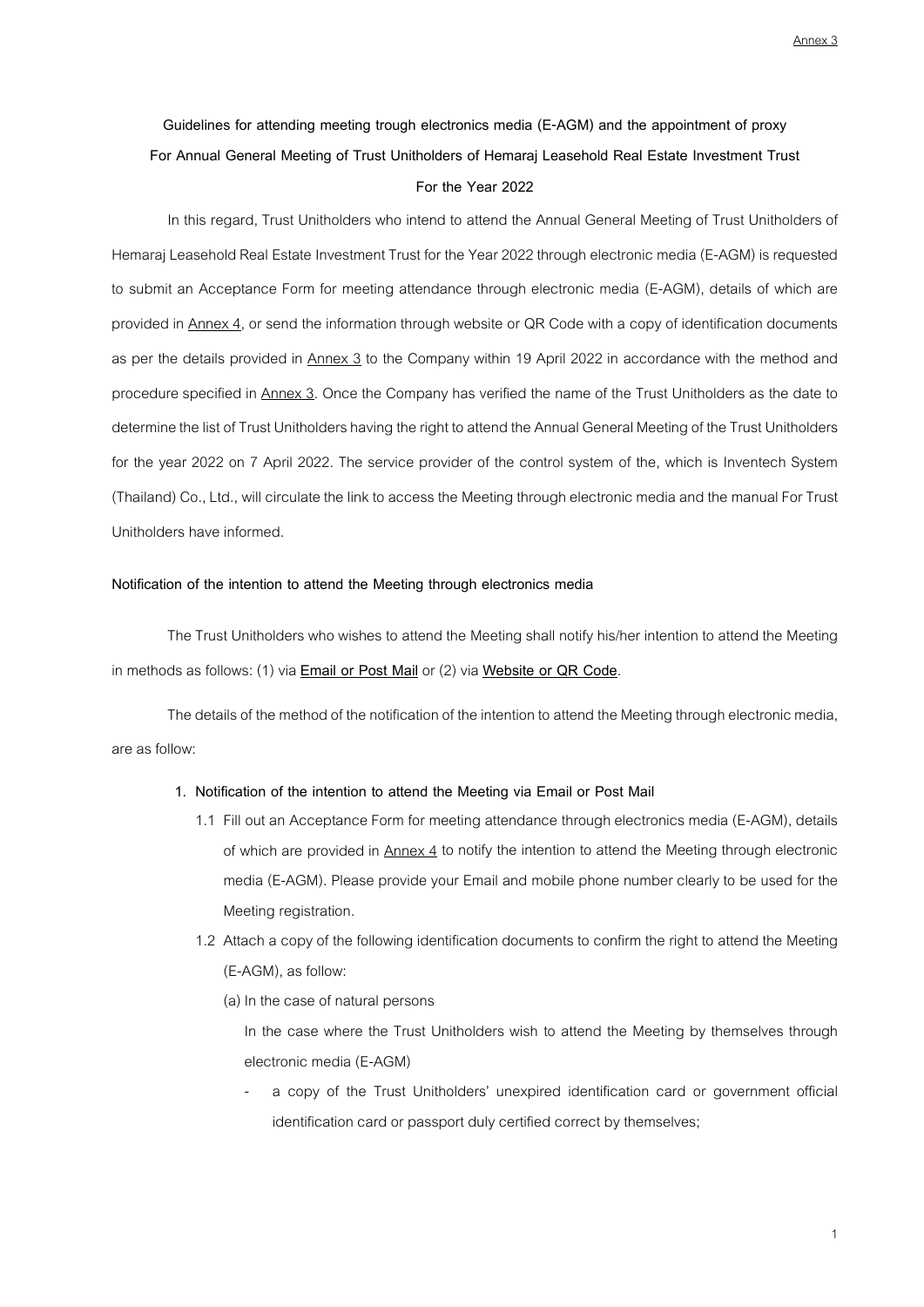In the case where the Trust Unitholders grant a proxy to other to attend the Meeting through electronic media (E-AGM)

- PROXY FORMS per Annex 5 duly signed by the grantor and the proxy and affixed with Bath 20 stamps.
- A copy of identification card or government official identification card or passport (in case of foreign grantors) of grantors duly certified correct by the grantors.
- A copy of identification card or government official identification card or passport (in case of foreign grantors) of proxies duly certified correct by the proxies.
- (b) In the case of juristic persons

In the case where the authorized persons on behalf of the juristic persons wish to attend the Meeting in person through electronic media (E-AGM)

In case of juristic persons who are established under Thai laws

- A copy of the juristic person certificate issued by the relevant governmental authority (not more than 6 months from the issuing date) and duly certified correct by the person being authorized to sign binding upon the juristic person together with the juristic person's seal affixed (if any).
- A copy of unexpired identification card or government official identification card or passport of the authorized person of the juristic person duly certified correct.

#### In the case of juristic persons which are established under foreign laws

- A copy of the juristic person certificate issued by the governmental authority of the country where such juristic person is situated and duly certified correct by the person being authorized to sign binding upon the juristic person together with the juristic person's seal affixed (if any).
- A copy of unexpired identification card or government official identification card or passport of the authorized person of the juristic person duly certified correct.

As for juristic persons which are established under foreign laws, if the original documents are not in English, an English translation of such documents duly certified correct translation by the authorized persons of such juristic persons shall be provided.

In the case of granting a proxy to attend the Meeting through electronic media (E-AGM)

- PROXY FORMS per Annex 5 duly signed by the person being authorized to sign binding upon the juristic person pursuant to the latest juristic person certificate issued by the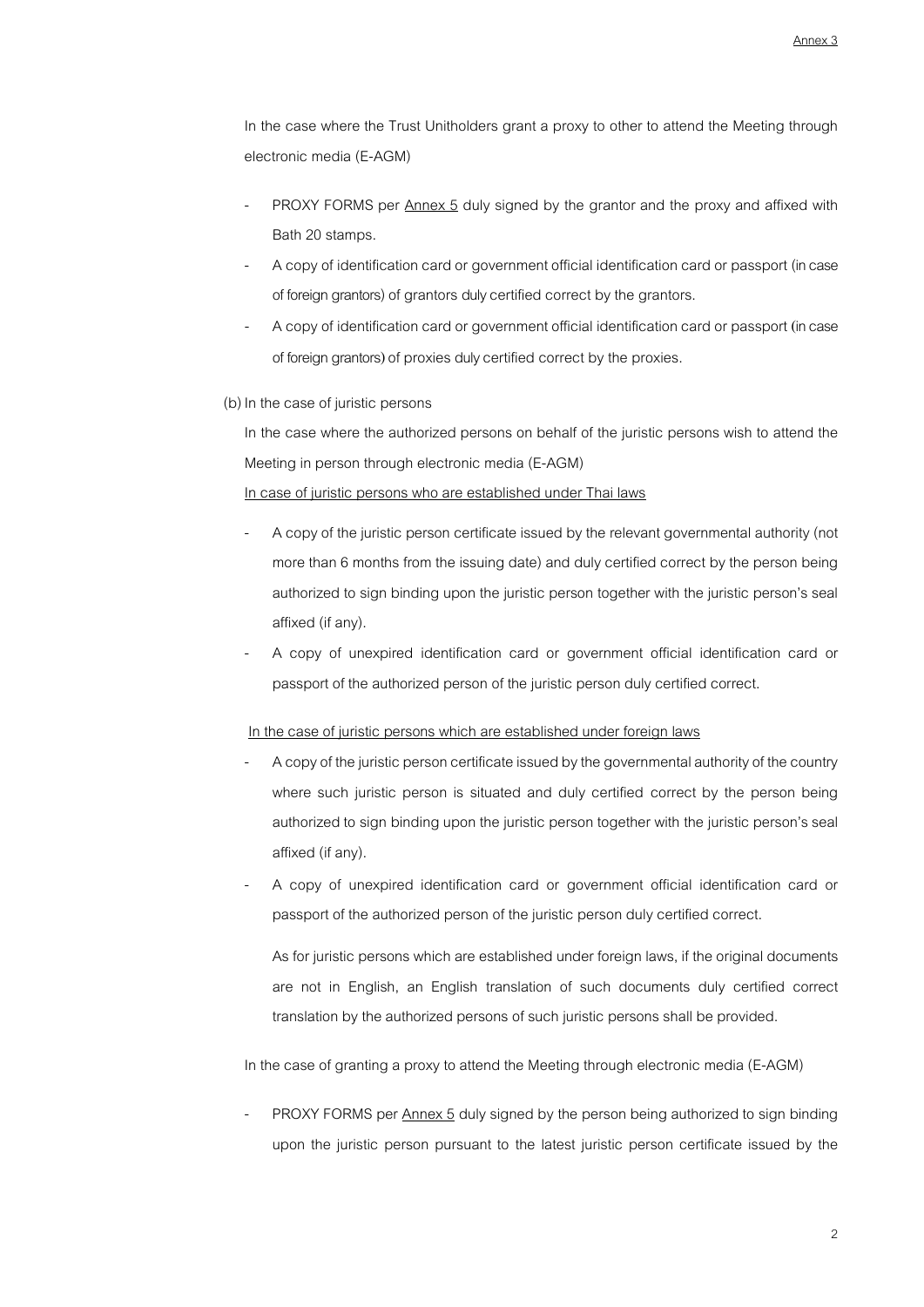governmental authority (not more than 6 months from the issuing date) together with the juristic person's seal affixed (if any) and affixed with stamp duty of Baht 20.

- In the case that grantors are juristic persons established under Thai laws, please submit a copy of the company's latest juristic person certificate issued by the governmental authority (not more than 6 months from the issuing date) duly certified correct by the person being authorized to sign binding upon the juristic person together with the juristic person's seal affixed (if any).
- In case that grantors are juristic persons established under foreign laws, please submit a copy of the juristic person certificate issued by the governmental authority of the country where such juristic person is situated and duly certified correct by the person being authorized to sign binding upon the juristic person together with the juristic person's seal affixed (if any)

As for juristic person who are established under foreign laws, if the original documents are not in English, an English translation of such documents duly certified correct translation by the authorized persons of such juristic persons shall be provided.

- A copy of unexpired identification card or government official identification card or passport (in case the proxy holders are foreigners) of proxy holders duly certified correct by the proxy holders.
- 1.3 Submit requested documents and an Acceptance Form for meeting attendance through electronic media (E-AGM) in accordance with Clause 1.1 and copy of identification document with supporting documents in accordance with item 1.2, by way of delivery to the Company within 19 April 2022 via following channels:
	- (a) Email: [ir@whai-rm.com](mailto:ir@whai-rm.com)
	- (b) Post Mail: WHA Industrial REIT Management Co., Ltd.

777 WHA TOWER, Room 2206A, 22nd Floor, Moo 13, Debaratna Road (Bangna-Trad) KM.7, Bang Kaeo, Bang Phli, Samut Prakarn 10540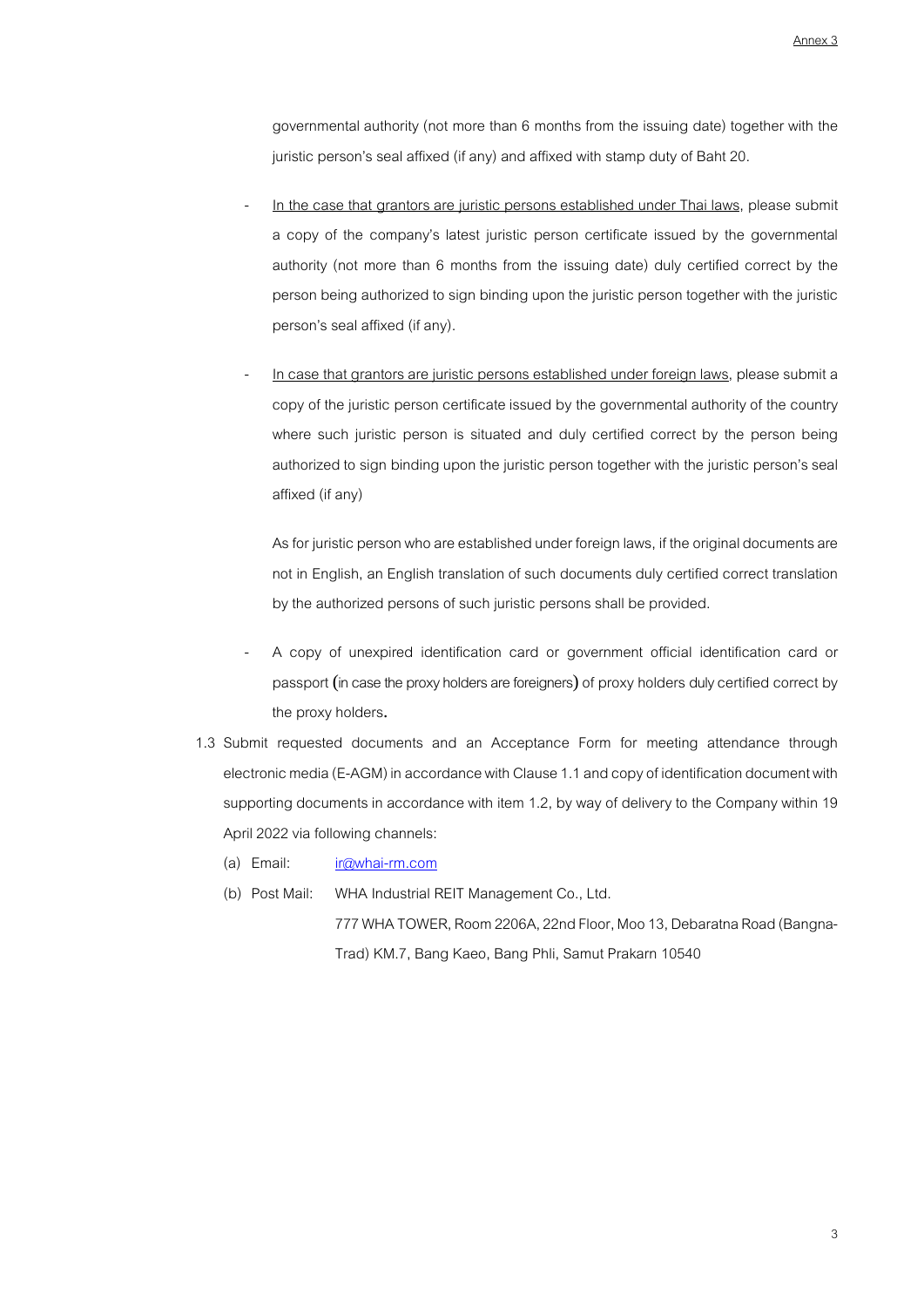# **2. Notification of the intention to attend the Meeting via website or QR Code**



2.For Shareholders who would like to attend the Meeting either through the Electronic Means by yourself or someone who is not the provided independent directors, please note that the electronic registration will be available from 12 April 2022 at 8:30 a.m. and shall be closed on 22 April 2022 Until the end of the Meeting.

3. The electronic conference system will be available on 22 April 2022 at 07:00 a.m. (2 hours before the opening of the Meeting). Shareholders or proxy holders shall use the provided Username and Password and follow the instruction manual to access the system.

## **Appointment of Proxy to the Company's Directors**

For Shareholders who authorize one of the Company's Independent Directors to attend and vote on his or her behalf, please submit the proxy form together with required documents to the Company by mail to the following address. Such proxy form and required documents shall be delivered to the Company by 19 April 2022 at 5.00 p.m.

| (a) | Email     |                    | ir@whai-rm.com                                                         |
|-----|-----------|--------------------|------------------------------------------------------------------------|
| (b) | Post Mail | <b>The Control</b> | WHA Industrial REIT Management Co., Ltd.                               |
|     |           |                    | Address: 777 WHA TOWER, Room 2206A, 22nd Floor, Moo 13, Debaratna Road |
|     |           |                    | (Bangna-Trad) KM.7, Bang Kaeo, Bang Phli, Samut Prakarn 10540          |

|              | If you have any problems with the software, please contact Inventech Call Center |                  |  |  |  |  |  |
|--------------|----------------------------------------------------------------------------------|------------------|--|--|--|--|--|
|              | 02-931-9134                                                                      |                  |  |  |  |  |  |
| <b>LINE®</b> | @inventechconnect                                                                |                  |  |  |  |  |  |
|              | The system available during 12 - 22 April 2022 at 08.30 a.m. - 05.30 p.m.        |                  |  |  |  |  |  |
|              | (Specifically excludes holidays and public holidays)                             | Report a problem |  |  |  |  |  |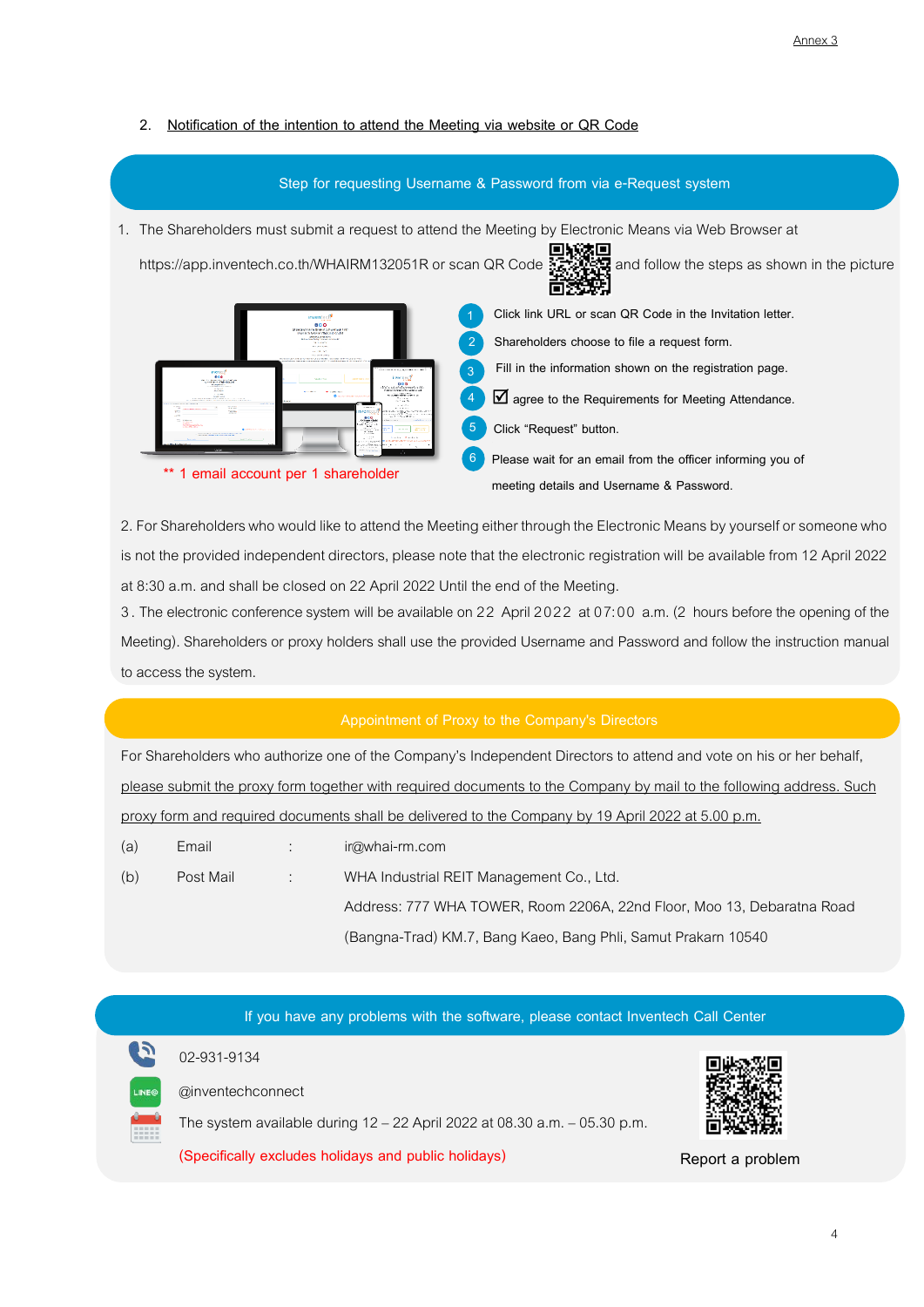



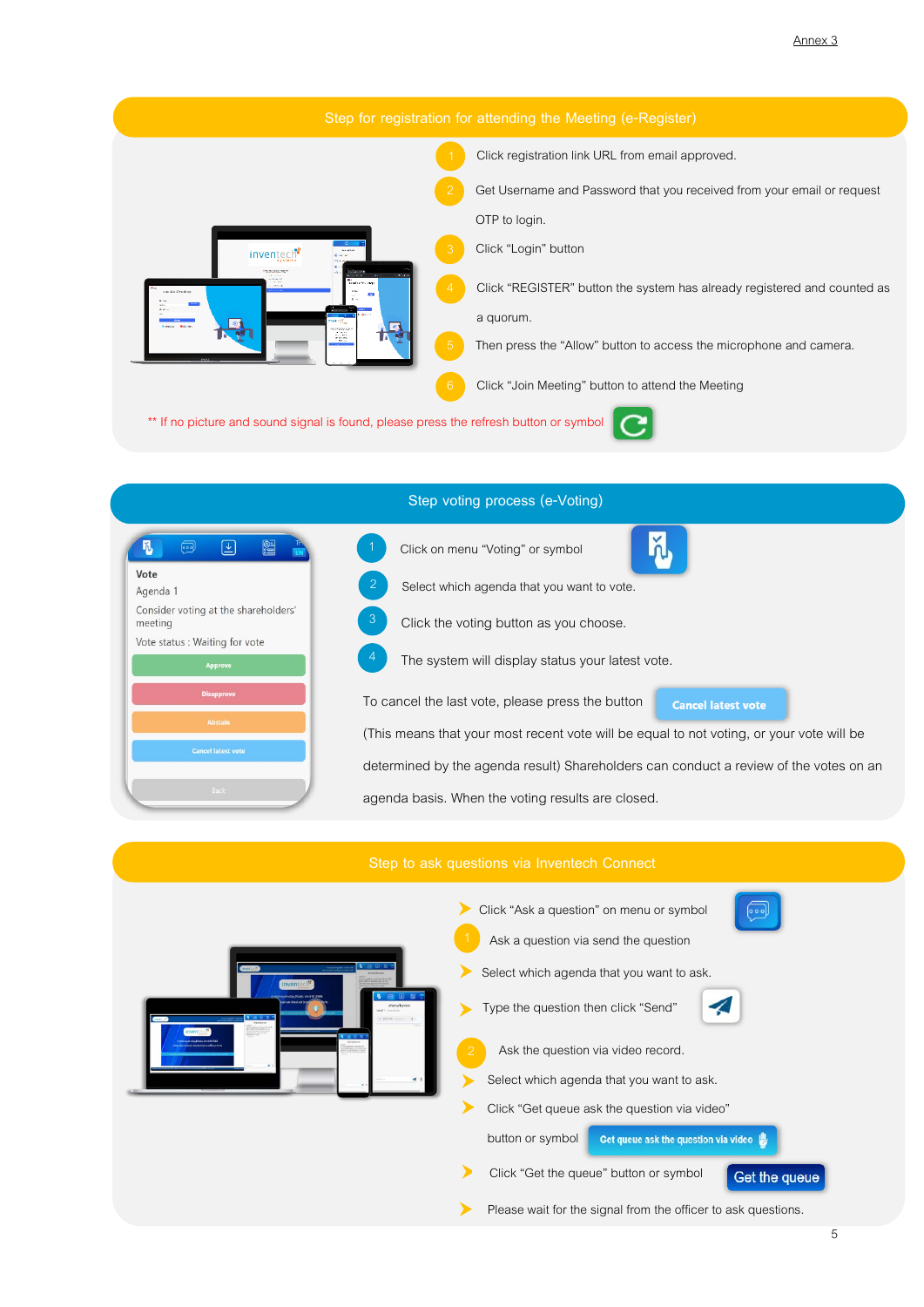| How to use Inventech Connect |                                                |  |
|------------------------------|------------------------------------------------|--|
|                              |                                                |  |
| User Manual<br>via e-Request | User Manual<br>$\sqrt{2}$<br>Inventech Connect |  |

Note Operation of the electronic conferencing system and Inventech Connect systems. Check internet of shareholder or proxy include equipment and/or program that can use for best performance. Please use equipment and/or program as the follows to use systems.

- 1. Internet speed requirements
	- High-Definition Video: Must be have internet speed at 2.5 Mbps (Speed internet that recommend).
	- High Quality Video: Must be have internet speed at 1.0 Mbps.
	- Standard Quality Video : Must be have internet speed at 0.5 Mbps.
- 2. Equipment requirements.
	- Smartphone/Tablet that use IOS or android OS.
	- PC/Laptop that use Windows or Mac OS.

3 . Requirement Browser Firefox or Chrome (Recommend) or Safari \*\* The system does not supported Internet Explorer.